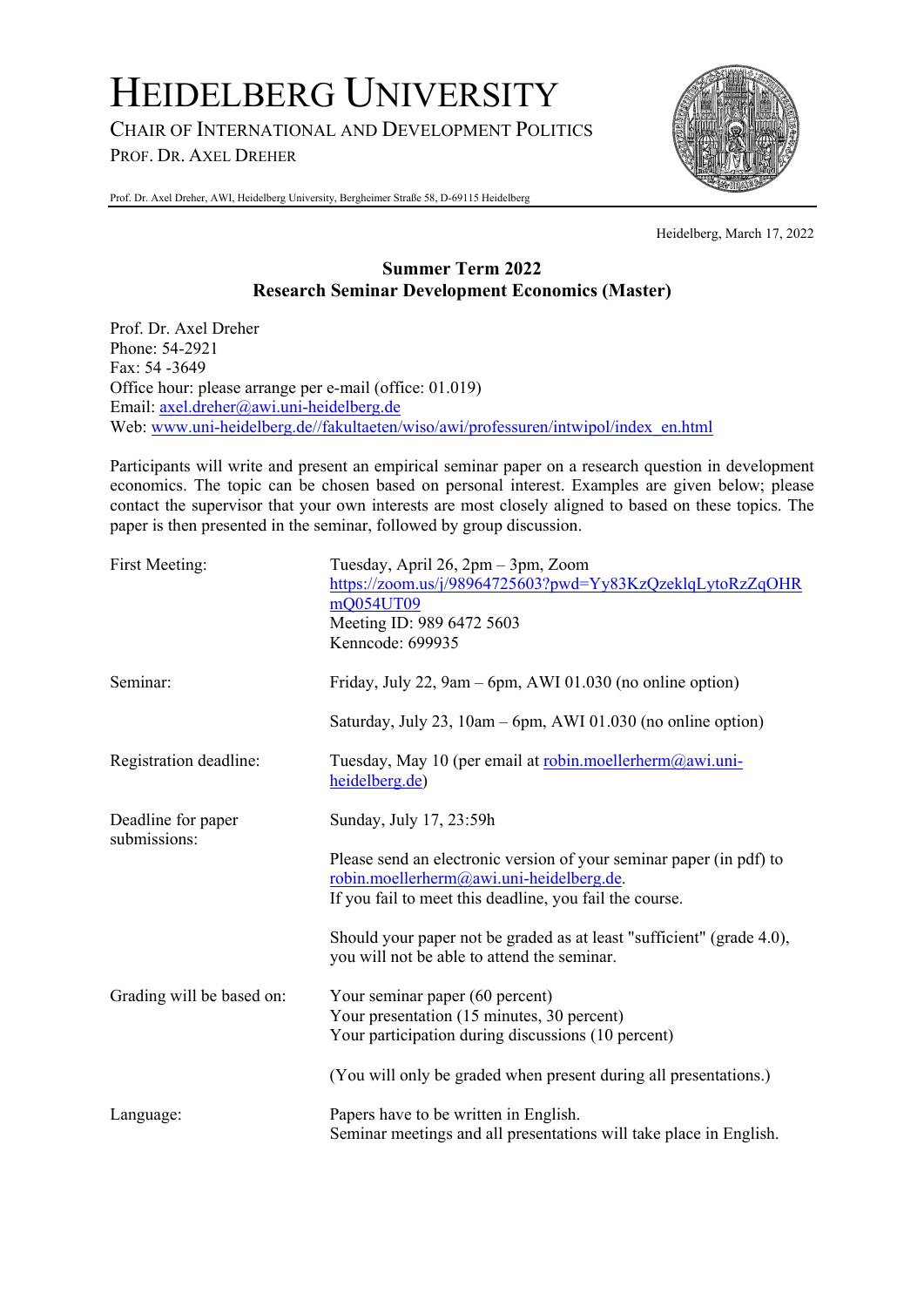#### **Guideline for Seminar Papers**

## **Editing**

You may use any word processing software that you feel comfortable with. Preferentially make use of LaTeX in case you decide to use a lot of formulas in your paper. Papers have to be submitted by Email in PDF format.

## **Style**

- Font Size: 12 pt
- Line Spread: 1.5pt
- Alignment: justified
- border: 2.5cm

## **Length**

The seminar papers should not exceed 12 pages excluding references, tables and title page.

#### **Organization**

- Cover (Include name, student number, title)
- Table of Contents: Number headings in the table of contents and the text identically.
- Table of Figures: List all figures (if any) with number and heading.
- List of Tables: List all tables with number and heading.
- (Table of Symbols: List all symbols and variables (if any) with their definitions.)
- Content: The introduction leads to and defines the subject, the body deals with the subject and the summary sums up the results in a critical manner. Number content, table of contents, table of figures, the list of tables, and the table of symbols. Reduce the number of footnotes to a minimum. Abbreviations have to be explained. Number only important equations that you refer to. Within the text argue in economic terms and not with variables. Orthography, grammar, and style are taken into account. Refrain from excessive bulleting and numbering.
- References
- $\bullet$  (Appendix)

#### **Quotations, References and Plagiarism**

**Quotations:** use Harvard style, i.e. quote within the text and not in footnotes (e.g., as has been shown by Sturm (2006)…).

**References:** all studies that you have quoted in the text have to appear in the reference list. Anything that you have only read, but that is not quoted in the text, must NOT appear in the list of references. There are no restrictions on the reference style. However, consistency is required.

**Plagiarism:** any text parts (of more than two words) or ideas that are not strictly your own have to be marked. That means that the text has to be phrased in a way that makes unambiguously clear which parts are your own thoughts and which part repeats ideas from other persons. Failure to do so will result in the rejection of your paper, i.e., you fail the course, and possible further disciplinary measures by the Ruprecht Karl University of Heidelberg. Don't even think about copy/pasting your paper from the internet. Each paper will be tested in that respect.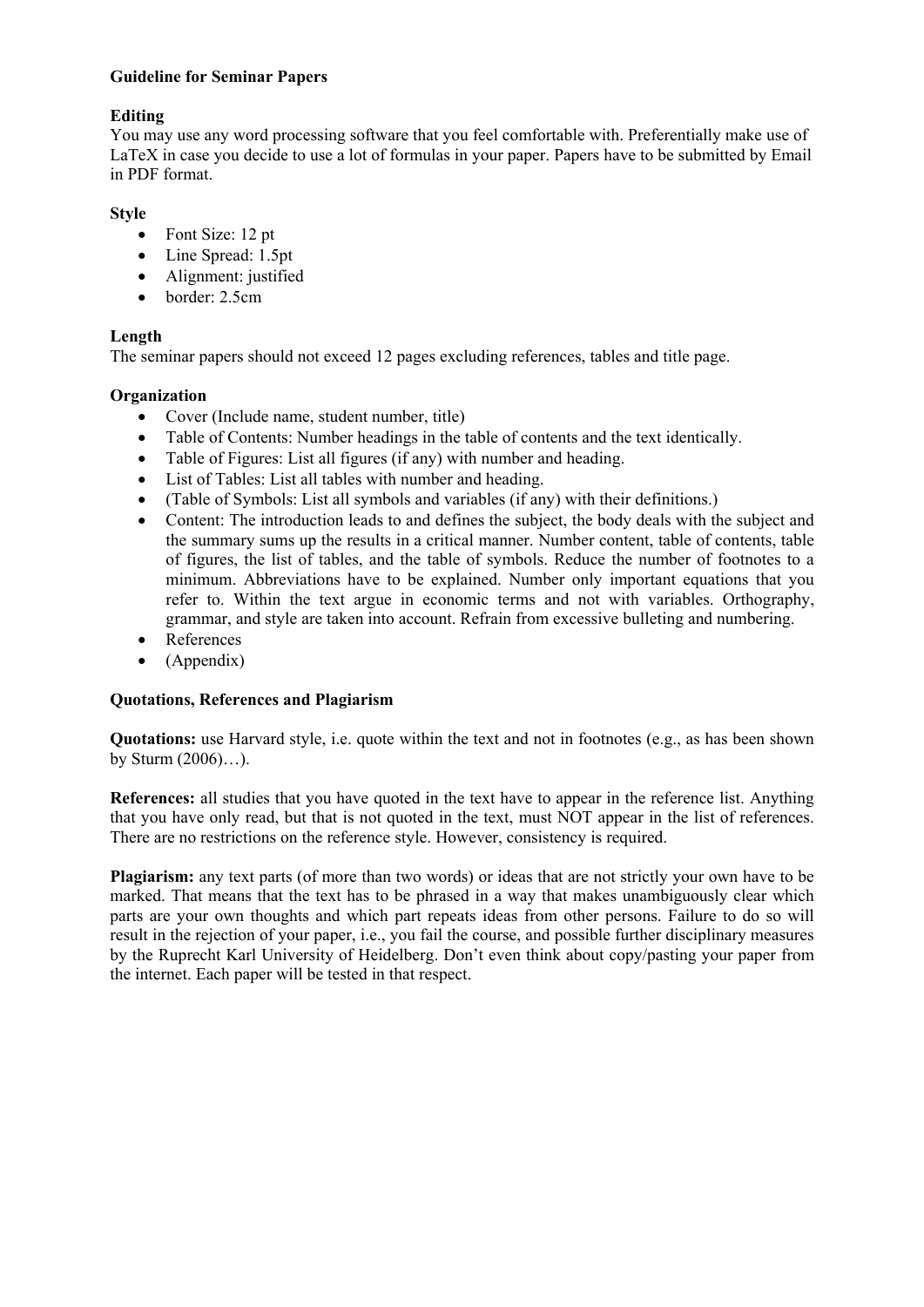### **Finding Literature**

The references that you get from us are only a starting point (and we will not provide these articles). You are supposed to do your own literature research. The first step in the search for relevant literature is to check the reference lists of the literature that we gave you. Good sources for economic literature, among others, are:

-http://ideas.repec.org -http://www.jstor.org -Business Source Premier and EconLit (via the university library website) -http://www.nber.org -http://www.cepr.org

A rule of thumb is that the list of references should have about as many entries as there are pages in the seminar paper, e.g., 20 pages, 15-25 references. Be prepared to read about the double amount of papers that finally make it into the list of references. Wikipedia is not a scientific source.

#### **Deadlines**

Make sure that you hand in your paper *exactly* on time. If you miss the deadline, the rules are strict and you will not pass the course.

#### **Interaction with your supervisor**

It is recommended that you discuss with your supervisor (at least once, but better regularly) in order to discuss the progress of your paper. The first contact should happen within about two weeks after you started working on the paper (during the shutdown, these contacts will be on skype or similar software). Supervisors are:

Gerda Asmus (gerda.asmus@awi.uni-heidelberg.de) Zain Chaudhry (zain.chaudhry@awi.uni-heidelberg.de) Johannes Matzat (johannes.matzat@uni-goettingen.de) Robin Möllerherm (robin.moellerherm@awi.uni-heidelberg.de) Jingke Pan (jingke.pan@stud.uni-heidelberg.de) Charlotte Robert (charlotte.robert@awi.uni-heidelberg.de) Lukas Wellner (lukas.wellner@uni-goettingen.de)